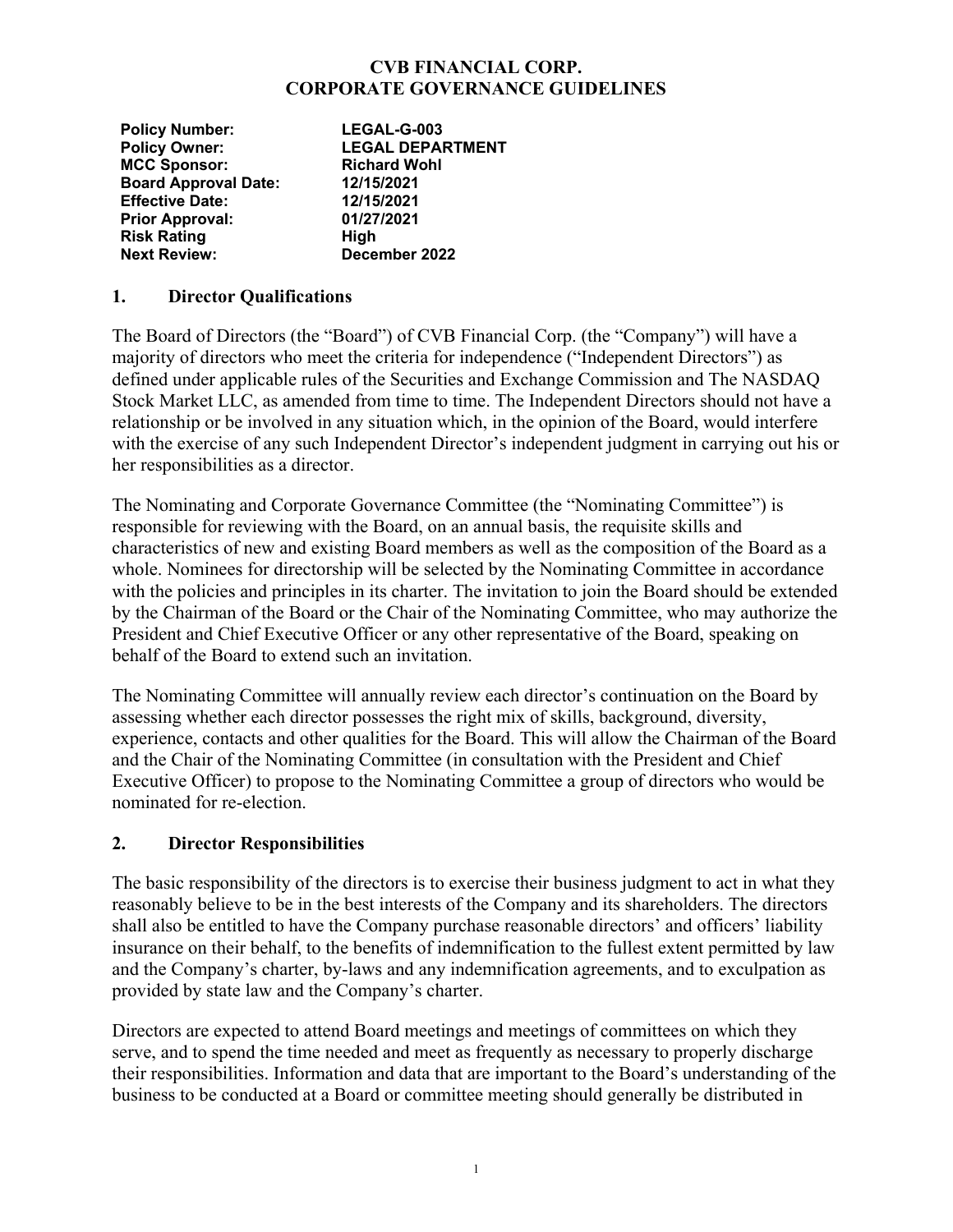writing or via secure electronic transmission to the directors before the meeting, and directors should review these materials in advance of the meeting.

Directors are expected to act ethically at all times and to acknowledge their adherence to the Company's Code of Ethics which applies directly to the Company's directors. Each director shall maintain the confidentiality of information received in connection with his or her service as a director.

The position of Chairman of the Board shall be separate from the position of President and Chief Executive Officer and shall be filled by an Independent Director. The Chairman of the Board shall be selected by the full Board, in consultation with the President and Chief Executive Officer. The Chairman of the Board will establish the agenda for each Board meeting, and the committee chairs, in consultation with the President and Chief Executive Officer and other designated executive officers, will set the agendas for their respective committees. At the beginning of the year, the Chairman of the Board and each committee chair will establish a schedule of agenda subjects to be discussed during the year (to the degree this can reasonably be foreseen). Each Board member is free to suggest the inclusion of items on the agenda. Each Board member is free to raise at any Board meeting subjects that are not on the agenda for that meeting. The Board will review the Company's long-term strategic plans, financial forecasts and the principal issues that it is believed the Company will face in the future during at least one Board meeting each year.

The Independent Directors will meet in executive session at least four times a year. The director who presides at these meetings, who may be the Chairman of the Board, will be chosen by the Independent Directors.

Directors are expected to attend the Company's Annual Meeting of Shareholders either in person or by video or teleconference, depending on the mode of communication generally employed for such Annual Meeting.

### **3. Board Committees**

The Board will have at all times an Audit Committee, Nominating and Corporate Governance Committee and a Compensation Committee. The Board of the Company's principal subsidiary, Citizens Business Bank (the "Bank"), will have a Credit Committee, Risk Management Committee, Balance Sheet Management Committee, and a Trust Services Committee. Members of these committees will be independent directors where necessary under the criteria established by the Securities and Exchange Commission and The NASDAQ Stock Market LLC and will otherwise not have relationships or be involved in situations which, in the opinion of the Board, would interfere with the exercise of independent judgment in carrying out their committee responsibilities. Committee members will be appointed by the Board upon recommendation of the Nominating Committee with consideration of the desires, skill sets and backgrounds of individual directors. Directors may serve on more than one committee.

Each committee will have its own charter. The charters will set forth the purposes, goals and responsibilities of the committees as well as any specific qualifications for committee membership, procedures for committee member appointment and removal, committee structure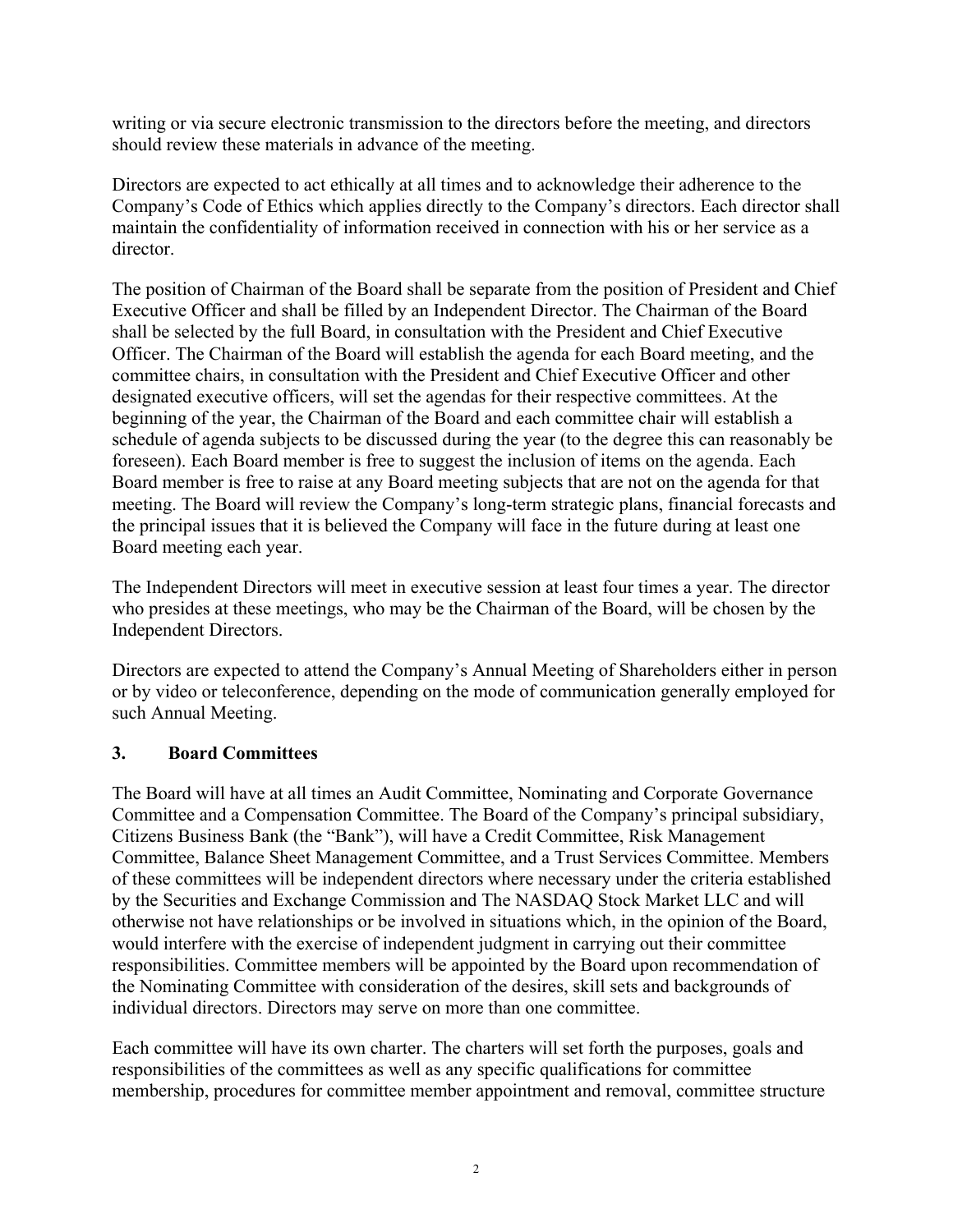and operations and committee reporting to the Board. The charters will also provide that each committee will annually evaluate its performance.

The Chair of each committee, in consultation with the committee members, will determine the frequency and length of the committee meetings consistent with any requirements set forth in the committee's charter. The Chair of each committee, in consultation with the appropriate members of the committee and management, will develop the committee's agendas. At the beginning of the year, each committee will establish a schedule of agenda subjects to be discussed during the year (to the degree these can reasonably be foreseen). The schedule for each committee will be furnished to all directors.

Each committee shall have the power to hire independent legal, financial or other advisors as they may deem necessary, without the necessity of consulting or obtaining the approval of any officer of the Company in advance, provided that any such engagement shall otherwise comply with the Company's vendor management policies.

The Board may, from time to time, establish or maintain additional committees as necessary or appropriate.

# **4. Director Access to Officers and Employees**

Directors shall have full and free access to officers and employees of the Company and/or the Bank. Any meetings or contacts that a director wishes to initiate may be arranged through thePresident and Chief Executive Officer or directly by the director. The directors will use their judgment to ensure that any such contact is not disruptive to the business operations of the Company or the Bank and will, to the extent appropriate, copy the President and Chief Executive Officer on any written communications between a director and an officer or employee of the Company. If they wish to do so, non-employee directors are encouraged to consult with employees of the Company without senior management present.

### **5. Reporting of Concerns to Non-Employee Directors or the Audit Committee**

Anyone who has a concern about the Company's conduct, or about the Company's accounting, internal accounting controls or auditing matters, may communicate that concern directly to the Chairman of the Board or to the Audit Committee. Such communications may be confidential or anonymous, using any of the following methods:

- A. By email to: www.Reportit.net (User name: Citizens, Password: Citizens).
- B. By phoning, Report It at 1 (877) 778-5463. Employees may call this number anonymously if they prefer because it is not equipped with caller identification. However, the Audit Committee will be unable to obtain follow-up details from anonymous calls that may be necessary to investigate the matter.

Any concerns which are transmitted via Report It are routed to the Chair of the Audit Committee, the Chief Audit Officer, the Director of Human Resources and the General Counsel. Any specific concerns relating to accounting, internal controls, auditing or director, officer or employee conduct which are transmitted via other means are sent to the Audit Committee,